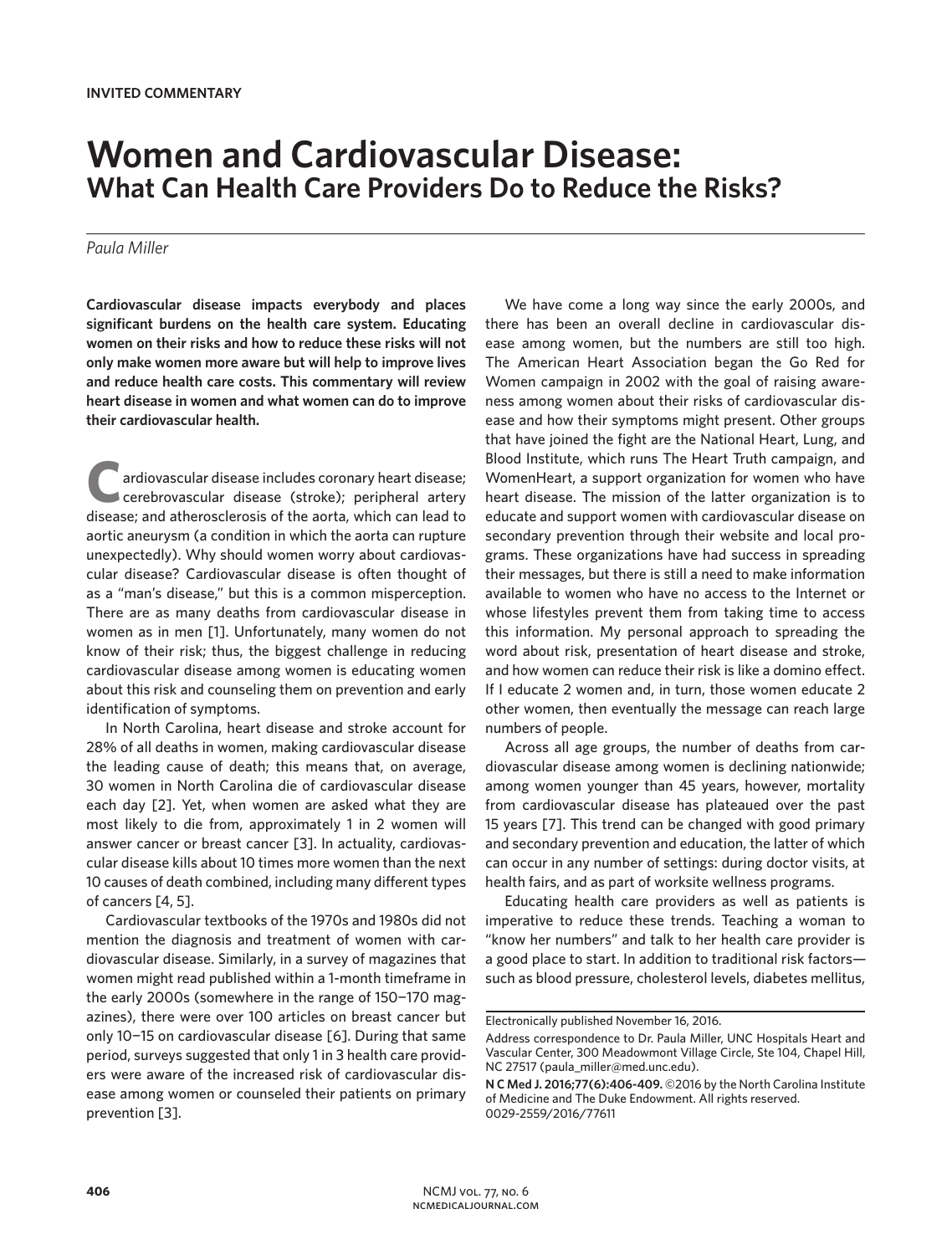smoking, sedentary lifestyle, and obesity—women also have a higher risk of cardiovascular disease if they have depression, an isolated lifestyle, or a lower socioeconomic level. Ethnicity may also play a role, as ethnicity often interacts with these other risk factors.

## **Know Your Numbers**

The idea behind the "know your numbers" campaign is that women should ask their doctors about their risk factors for cardiovascular disease, and providers should discuss the numbers associated with these risks. These numbers should always be part of a primary prevention strategy, and they continue to be important in women who have already been diagnosed with coronary artery disease or stroke. Below are some of the numbers a woman needs to know. While these numbers provide information about the major risk factors, there are additional factors—including inflammatory and advanced cardiac markers, such as lipoprotein(b)—that should also be taken into consideration when providers counsel patients about their cardiovascular risk.

## *Age*

Postmenopausal women are at a higher risk of cardiovascular disease. A woman who has had a hysterectomy becomes postmenopausal if her ovaries are removed.

#### *Family History of Premature Cardiovascular Disease*

First-degree relatives are the most important for predicting risk of cardiovascular disease, with some studies suggesting that disease in siblings is more predictive of early heart disease [7]. Premature cardiovascular disease is generally defined as cardiovascular disease in a male relative before the age of 55 years or in a female relative before the age of 65 years.

# *Hypertension*

Knowing one's blood pressure is important, as uncontrolled blood pressure can lead to damage to the heart, kidneys, and eyes. The prevalence of hypertension in women over the age of 60 years can approach 70%−80% [8]. High blood pressure is a strong predictor of risk and is more commonly seen in women with coronary heart disease.

# *High Cholesterol and Triglycerides*

Risk factors associated with lipid management are somewhat different when comparing women versus men. Low levels of high-density lipoprotein (HDL), rather than high levels of low-density lipoprotein (LDL), are more predictive of coronary risk in women. In addition, elevated levels of lipoprotein(a) in women under the age of 66 years are associated with a higher risk of coronary heart disease independent of other risk factors. Triglyceride levels appear to be more influential in older women [5]. Thus, every woman should know her lipid levels.

#### *Tobacco Use*

Currently in North Carolina, 16.3% of women smoke [9], and women who smoke present with heart disease earlier in life compared with those who do not smoke [10]. Thus, intervention on this risk factor alone could prevent future cardiovascular disease, as research shows that as many as 50% of women who present with acute myocardial infarction (heart attack) are smokers [10]. The risk of heart disease is increased if a woman smokes as few as 1−2 cigarettes per day, but this risk declines rapidly when she quits smoking [10].

## *Obesity*

Obesity can be measured in many ways, but body mass index (BMI) is a commonly accepted way of gauging weight. A BMI of 30 kg/m<sup>2</sup> or higher is considered obese, and a BMI over 35 kg/m<sup>2</sup> is considered morbidly obese. Obesity is directly associated with increase in cardiovascular disease.

## *Diabetes Mellitus*

If a woman has diabetes mellitus, her risk of having a first-time coronary event is the same as that of someone who has already been diagnosed with coronary artery disease [11]. For a woman who has diabetes, her risk of developing cardiovascular disease is 4−7 times higher than the normal population (men have up to 3 times the risk) [11]. Thus, blood sugar level and hemoglobin A1c are numbers every woman should know.

#### *Chronic Kidney Disease*

Decreased kidney function is an independent risk factor for the development of new cardiovascular disease or the worsening of existing cardiovascular disease. Hypertension, diabetes mellitus, and advanced age can all impair kidney function. Thus, women should know their creatinine level, as this value provides a measure of kidney function.

#### *Alcohol Intake*

Drinking too much alcohol can increase the risk for cardiovascular disease, either directly or by interacting with previously mentioned risk factors. The American Heart Association therefore recommends that women who drink have no more than 1 alcoholic beverage per day [12].

# *Sedentary Lifestyle*

Even a moderate amount of exercise can have preventive benefits in terms of reducing cardiovascular disease risk. Women should therefore track their exercise—the number of steps taken daily, or the amount of time one exercises weekly (30 minutes 3 times a week).

#### **Barriers to Care**

Barriers to health care prevent some women from learning about their risks or discussing their numbers with their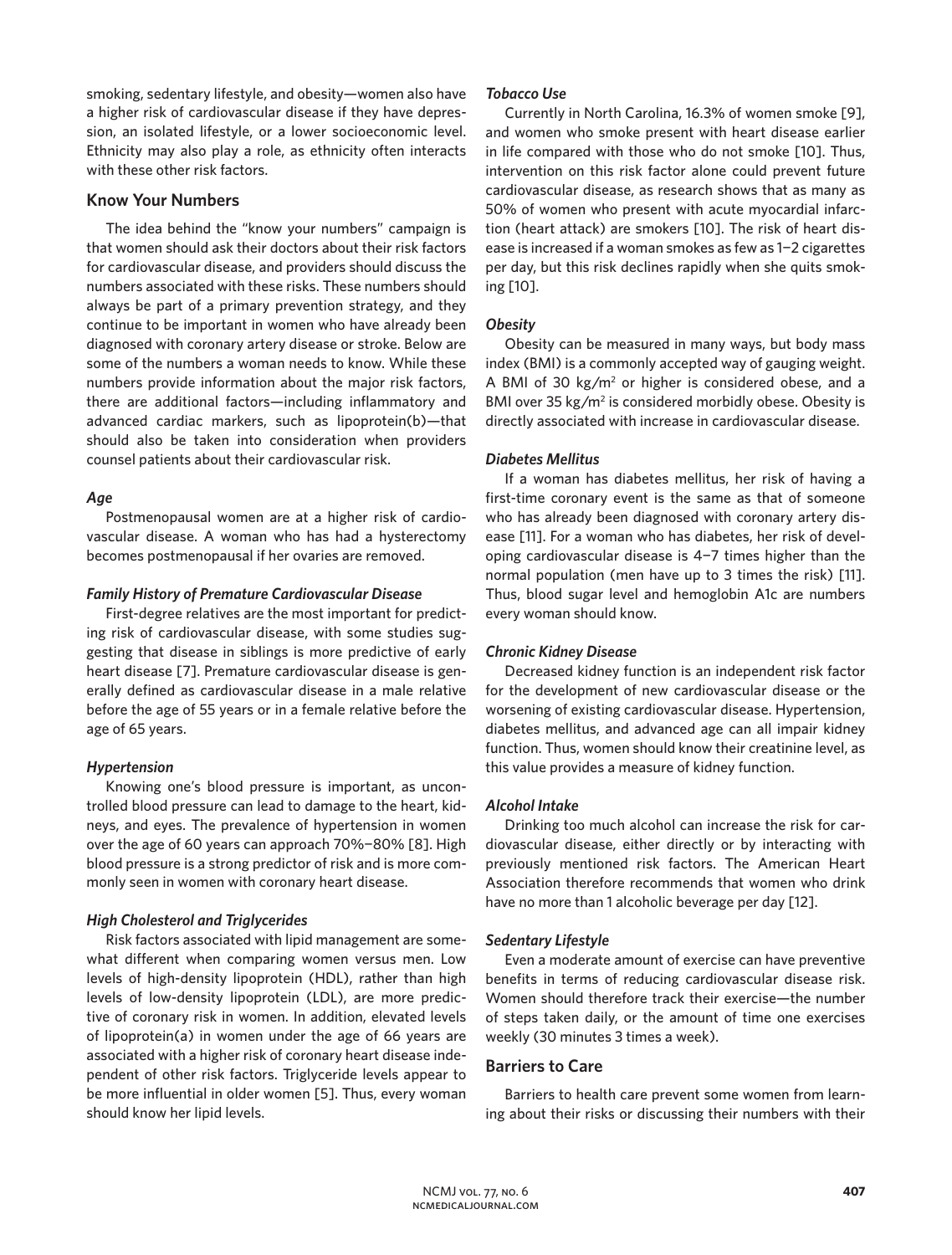doctor. For example, women with depression may isolate themselves and not seek care for symptoms that are suggestive of a problem. For this reason, facilitating access to the health care system is important for all women. Programs such as workplace wellness and outreach community screenings can make a difference, and providing these opportunities in worksites allows women to seek information on cardiovascular disease without having to miss work or arrange child care. These screenings can help with early diagnosis, thus reducing the risk for the development of cardiovascular disease.

Women with heart disease typically present at a later age than men, probably in part because of the decrease in estrogen that occurs after menopause. However, many women present with cardiovascular disease before the age of 50 years, and these women may not recognize the symptoms of heart disease or stroke. As mentioned previously, the mortality in this group of women has plateaued with respect to incidence. Nanette Wenger, a leader in women's heart disease, reflected that lack of awareness is a problem among both patients and physicians:

There is a gender gap in prevention for 2 reasons. First, many women…don't perceive themselves to be at risk. Again, many women think this is an older woman's disease or it's totally a man's disease. And if you do not perceive yourself to be at risk, you will not undertake the preventive interventions that we are going to be talking about later…Also, many physicians, as we have learned, do not think that their [female] patients are at as great a risk as the men, and therefore perhaps they are less eager or enthusiastic about prescribing preventive interventions [13].

On average, women typically present an hour later than men when experiencing their first heart attack [14]. In women, the typical symptoms of chest pressure or pain may not be present in an acute cardiovascular event. Instead, a woman may experience shortness of breath or nausea. She will sometimes experience overwhelming fatigue. A woman who feels she is having a heart attack should immediately take 325 mg of aspirin and call 911. She should never drive a car or let someone drive her to the hospital, as early emergency treatment and potential complications cannot be addressed if she is transported in a private vehicle.

With an acute stroke, the same symptoms may be more profound, with unilateral weakness and difficulty with speech, or there may be central neurological symptoms such as the sensation that the room is spinning. Arriving at the hospital earlier when experiencing a heart attack or stroke will lessen the risk of significant damage. Arriving in the first 90 minutes after the symptoms of a stroke begin can make a woman eligible for medications that help dissolve clots and improve the likelihood of recovery. With both stroke and heart attack, early diagnosis is the key to a better outcome.

# **How to Make a Difference**

What can health care providers do to make a difference? Educational tools and information—including a summary of cardiovascular disease risk factors and the presenting symptoms of an acute myocardial infarction and stroke—should be made widely available to women. An American Heart Association video that was made available in 2012, called "Just A Little Heart Attack" [15], was made to educate women on the symptoms of a heart attack. The American Heart Association's Go Red for Women campaign [16] and the National Heart, Lung, and Blood Institute's website [17] are also good places to find educational materials. Making some of these materials available, either in print or on a computer, while the patient waits for an appointment is a good way to generate questions.

As health care providers, we should know our patients' numbers and be prepared to discuss them in the context of interventions and recommendations for primary and secondary prevention. All patients who have been diagnosed with coronary heart disease should be referred for cardiac rehabilitation after an event. Cardiac rehabilitation is now an American College of Cardiology Class I recommendation, and cardiac rehabilitation is covered by insurance for the diagnosis of stable angina, myocardial infarction, valve replacement surgery, stent placement, heart transplant, and congestive heart failure. These programs aid with risk factor reduction, and data show that they reduce mortality, reduce doctor visits, reduce health care costs, and make people feel better faster [18]. Women tend to participate less than men even when referred to these programs [18]; this behavior may relate back to isolation and possibly depression.

UNC Health Care has an active Women's Heart Program. Over the past 10 years, we have established a workplace wellness program for all employees of UNC hospitals in which we measure each attendee's blood sugar, total cholesterol, HDL, LDL, weight, waist circumference, BMI, and blood pressure. Each participant gets counseled one-on-one about his or her numbers. We have seen a significant number of women who do not go to the doctor regularly, and we almost always identify people who are out of range with respect to their numbers (cholesterol, weight, or blood pressure) or who have undiagnosed diabetes. Identifying these participants can save the health care system millions of dollars. For 5 years, we have also screened all employees of the Chapel Hill-Carrboro City Schools using the same worksite wellness program, and we have found many of the same results. Our Women's Heart Program also goes into the community to perform the same services.

In February 2017, we will be holding a Women's Heart Symposium aimed at educating women in the community on their risk factors and steps they can take to reduce these